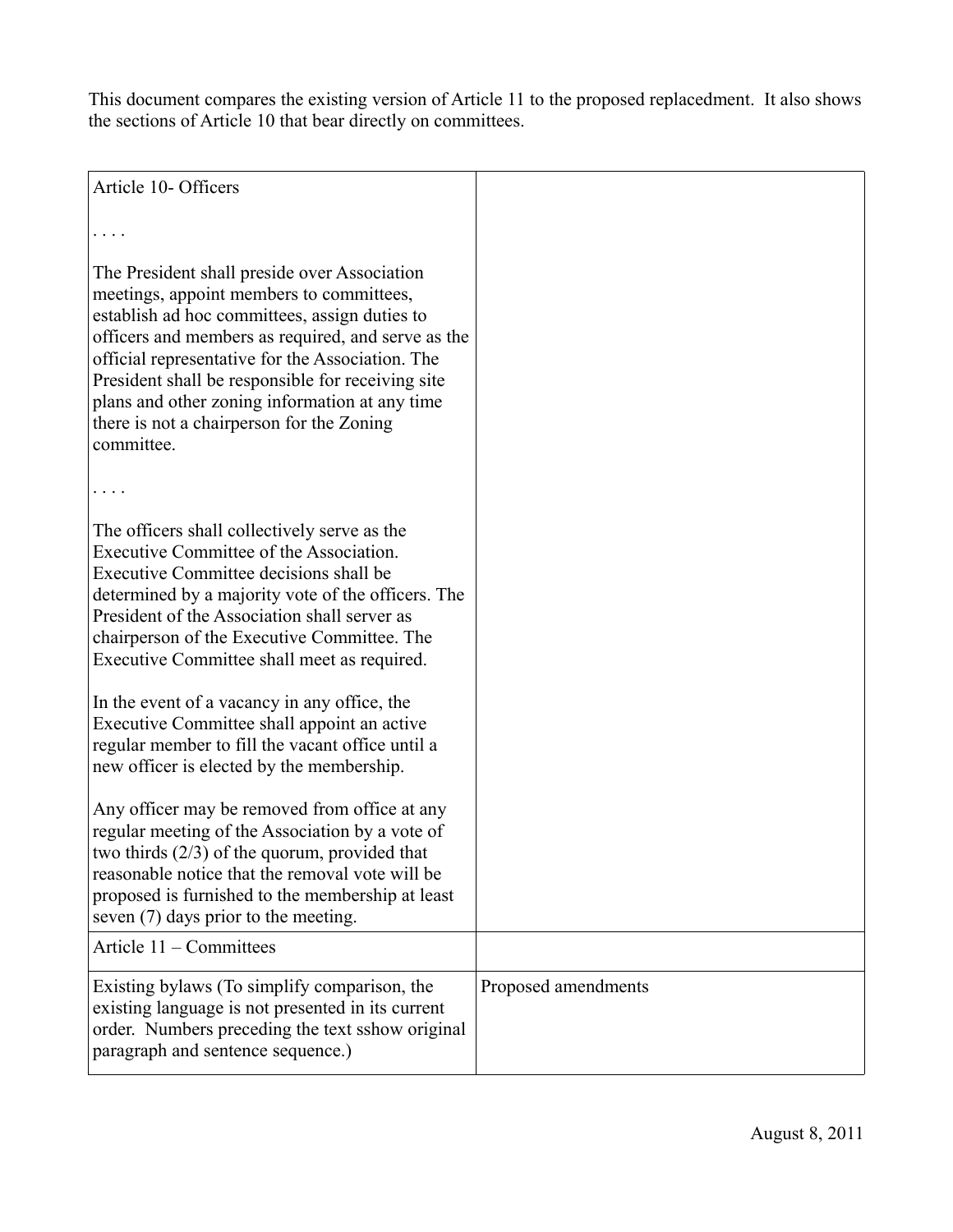|                                                                                                                                                                                                                                                                                           | A. Prologue                                                                                                                                                                                                                                                                                                                                                                                                                                                                                                                                                                                                                                                                                                                                                                                        |
|-------------------------------------------------------------------------------------------------------------------------------------------------------------------------------------------------------------------------------------------------------------------------------------------|----------------------------------------------------------------------------------------------------------------------------------------------------------------------------------------------------------------------------------------------------------------------------------------------------------------------------------------------------------------------------------------------------------------------------------------------------------------------------------------------------------------------------------------------------------------------------------------------------------------------------------------------------------------------------------------------------------------------------------------------------------------------------------------------------|
|                                                                                                                                                                                                                                                                                           | Committees exist to serve the interests of the<br>membership. Any committee actions may be<br>reversed or nullified by a majority vote of the<br>quorum at a regular or special meeting.                                                                                                                                                                                                                                                                                                                                                                                                                                                                                                                                                                                                           |
|                                                                                                                                                                                                                                                                                           | Unless specifically authorized by these bylaws<br>or by a specific authorization of limited<br>duration, a committee may not commit the<br>Association to any position, agreement,<br>contract, or binding arrangement.                                                                                                                                                                                                                                                                                                                                                                                                                                                                                                                                                                            |
|                                                                                                                                                                                                                                                                                           | <b>B.</b> Standing Committees                                                                                                                                                                                                                                                                                                                                                                                                                                                                                                                                                                                                                                                                                                                                                                      |
| 1.1 The following are standing committees of the<br>Association: Executive, Newsletter, Zoning,<br>Streets & Sewers, and Membership.                                                                                                                                                      | The following are standing committees of the<br>Association: Executive, Newsletter, Zoning,<br>Streets & Sewers, and Membership.                                                                                                                                                                                                                                                                                                                                                                                                                                                                                                                                                                                                                                                                   |
|                                                                                                                                                                                                                                                                                           | 1. Executive                                                                                                                                                                                                                                                                                                                                                                                                                                                                                                                                                                                                                                                                                                                                                                                       |
| 5.0 Membership<br>5.1 The Mission of the Membership committee is<br>to work with the general membership to enlarge<br>the Association, encourage participation in<br>Committees and events, introduce new members,<br>and to organize social events for the benefit of the<br>membership. | In addition to the duties and responsibilities<br>enumerated elsewhere in these bylaws, the<br>Executive Committee can authorize other<br>committees to act in areas of their<br>responsibility without consulting the<br>general membership if circumstances do<br>not allow time for such consultation. In<br>such cases, the Executive Committee must<br>notify the membership within 24 hours by<br>means of a posting to the HNA Website<br>and other newsgroups or e-mail systems,<br>and the designated committee must make a<br>reasonable, good-faith attempt to give the<br>membership prior notice of any upcoming<br>business concerning the delegated issue<br>and must report all business relating to the<br>issue following the requirements<br>elsewhere defined in these bylaws. |
|                                                                                                                                                                                                                                                                                           | 2. Membership                                                                                                                                                                                                                                                                                                                                                                                                                                                                                                                                                                                                                                                                                                                                                                                      |
| 3.0 The Newsletter Committee                                                                                                                                                                                                                                                              | The Mission of the Membership<br>committee is to work with the general<br>membership to enlarge the Association,<br>encourage participation in Committees and<br>events, introduce new members, and to<br>organize social events for the benefit of the<br>membership.                                                                                                                                                                                                                                                                                                                                                                                                                                                                                                                             |
|                                                                                                                                                                                                                                                                                           | The Association Treasurer automatically                                                                                                                                                                                                                                                                                                                                                                                                                                                                                                                                                                                                                                                                                                                                                            |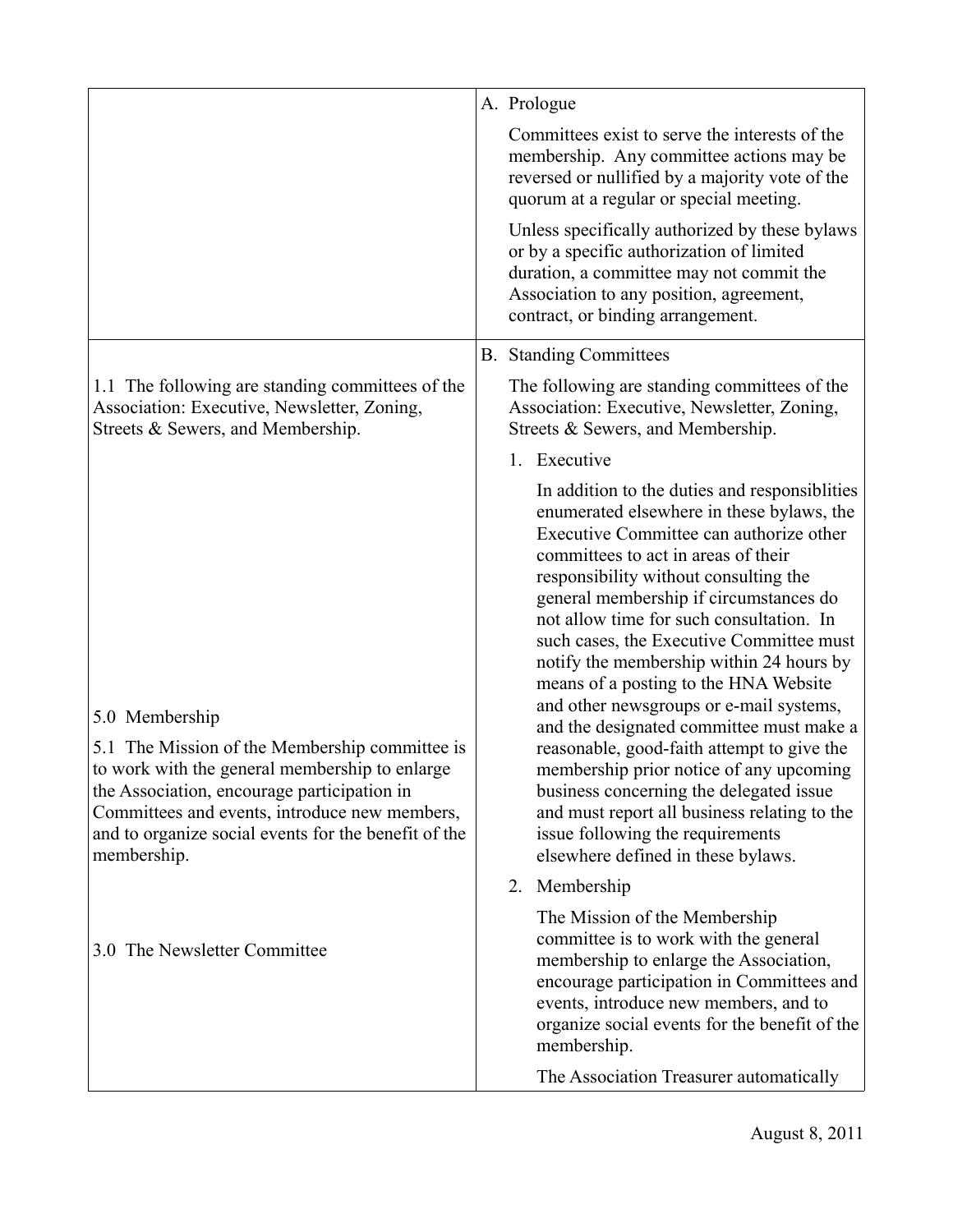|                                                                                                                                                                                                                          | Committee.                                                                                                                                                                                                                                                                                                                                                                                                  |
|--------------------------------------------------------------------------------------------------------------------------------------------------------------------------------------------------------------------------|-------------------------------------------------------------------------------------------------------------------------------------------------------------------------------------------------------------------------------------------------------------------------------------------------------------------------------------------------------------------------------------------------------------|
|                                                                                                                                                                                                                          | 3. Newsletter                                                                                                                                                                                                                                                                                                                                                                                               |
| 6.0 Streets and Sewers Committee<br>4.0 Zoning Committee                                                                                                                                                                 | The mission of the Newsletter committee<br>is to publish a newsletter informing the<br>membership of the activities of Hancock<br>Neighborhood Association and including<br>other information of relevance to the<br>Hancock neighborhood. The newsletter<br>shall be published a minimum of six times<br>yearly, during the months in which a<br>regular Association meeting is not<br>scheduled.          |
| 4.1 The mission of the Zoning committee is to<br>review development proposals, taking into<br>consideration the nature and characteristics of the<br>neighborhood and consistency with the adopted<br>neighborhood plan. | The Newsletter Committee is authorized to<br>enter into agreements for printing the<br>newsletter and the sale of advertising in it.<br>No advertising shall be accepted from any<br>candidate for political office, nor shall<br>advertising advocating a political position<br>be accepted.                                                                                                               |
|                                                                                                                                                                                                                          | The Association Secretary automatically<br>serves as a member of the Newsletter<br>Committee.                                                                                                                                                                                                                                                                                                               |
|                                                                                                                                                                                                                          | 4. Streets and Sewers                                                                                                                                                                                                                                                                                                                                                                                       |
|                                                                                                                                                                                                                          | The Mission of the Streets and Sewers<br>committee is to ensure the quality and<br>safety of the streets, sidewalks, sewers,<br>signage and public spaces of the<br>neighborhood.                                                                                                                                                                                                                           |
|                                                                                                                                                                                                                          | 5. Zoning Committee                                                                                                                                                                                                                                                                                                                                                                                         |
|                                                                                                                                                                                                                          | The Zoning Committee serves as the<br>point-of-contact for zoning change<br>requests, requests for design variances, and<br>other matters relating to building code and<br>neighborhood plan compliance. The<br>Zoning committee's review of such<br>proposals must take into consideration the<br>nature and characteristics of the<br>neighborhood and consistency with the<br>adopted neighborhood plan. |
|                                                                                                                                                                                                                          | C. Membership and Terms                                                                                                                                                                                                                                                                                                                                                                                     |

serves as a member of the Membership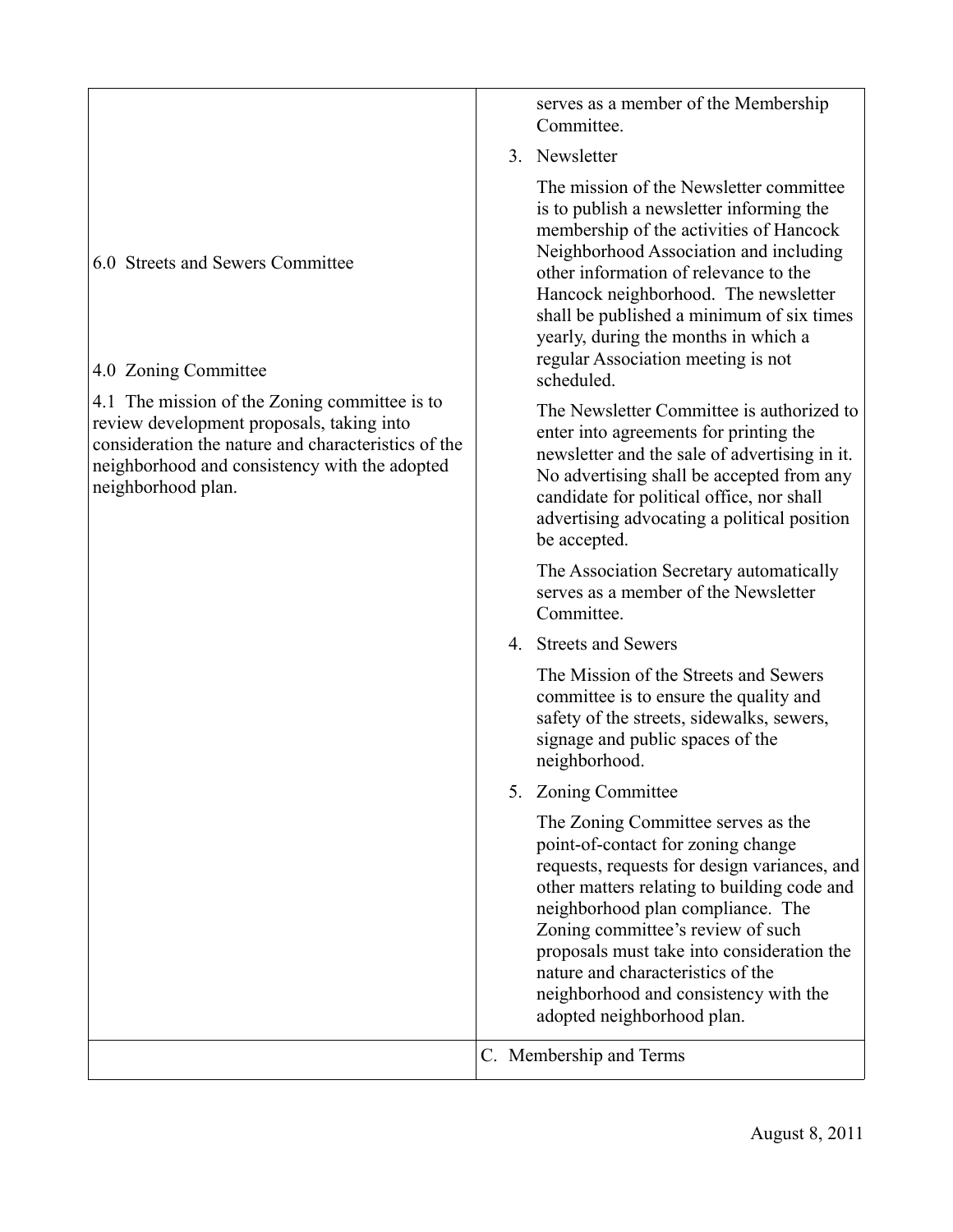| 2.1 Each standing committee shall have a<br>chairperson who is appointed by the President and<br>shall serve for one year. |    | The President appoints the chairperson of each<br>standing committee and can replace the<br>chairperson at any time. Committee<br>chairpersons can serve consecutive terms<br>without limit, so long as they are duly<br>reappointed.                                                                                                                                                                        |
|----------------------------------------------------------------------------------------------------------------------------|----|--------------------------------------------------------------------------------------------------------------------------------------------------------------------------------------------------------------------------------------------------------------------------------------------------------------------------------------------------------------------------------------------------------------|
|                                                                                                                            |    | The President appoints members of standing<br>committees and can do so at any time. The<br>membership can add committee members at<br>any time by a majority vote of the quorum.                                                                                                                                                                                                                             |
|                                                                                                                            |    | All committee members and chairs serve from<br>the time of their appointment until the January<br>meeting of the following year unless removed<br>as specified below.                                                                                                                                                                                                                                        |
|                                                                                                                            |    | D. Ad Hoc Committees                                                                                                                                                                                                                                                                                                                                                                                         |
| 2.2 Ad hoc committees may be appointed by the<br>Executive Committee as needed.                                            |    | The Executive Committee can create ad hoc<br>committees as needed. The membership can<br>create ad hoc committees by a majority vote<br>vote of the quorum.                                                                                                                                                                                                                                                  |
|                                                                                                                            |    | Any ad hoc committees must have a fixed<br>number of members and a specified procedure<br>for electing or appointing them, a stated goal<br>or charter defining its purpose, and a timeline<br>for completing its work or being renewed by a<br>vote of the membership. No ad hoc committee<br>can have a tenure longer than one year.                                                                       |
|                                                                                                                            | Е. | Removal of Committee Members                                                                                                                                                                                                                                                                                                                                                                                 |
|                                                                                                                            |    | The President can remove committee members<br>at his or her discretion at any time. However,<br>a unanimous vote of the other members of the<br>Executive Committee can overturn such an<br>action. The membership can overturn removal<br>of a committee member by a two-thirds<br>majority vote of the quorum at a regular or<br>specially called meeting.<br>Individual members of a committee, including |
|                                                                                                                            |    | the committee chair, may be removed by a<br>majority vote of the Association membership.<br>Such motions may not be submitted as<br>emergency items.                                                                                                                                                                                                                                                         |
|                                                                                                                            | F. | Dissolution of Committees                                                                                                                                                                                                                                                                                                                                                                                    |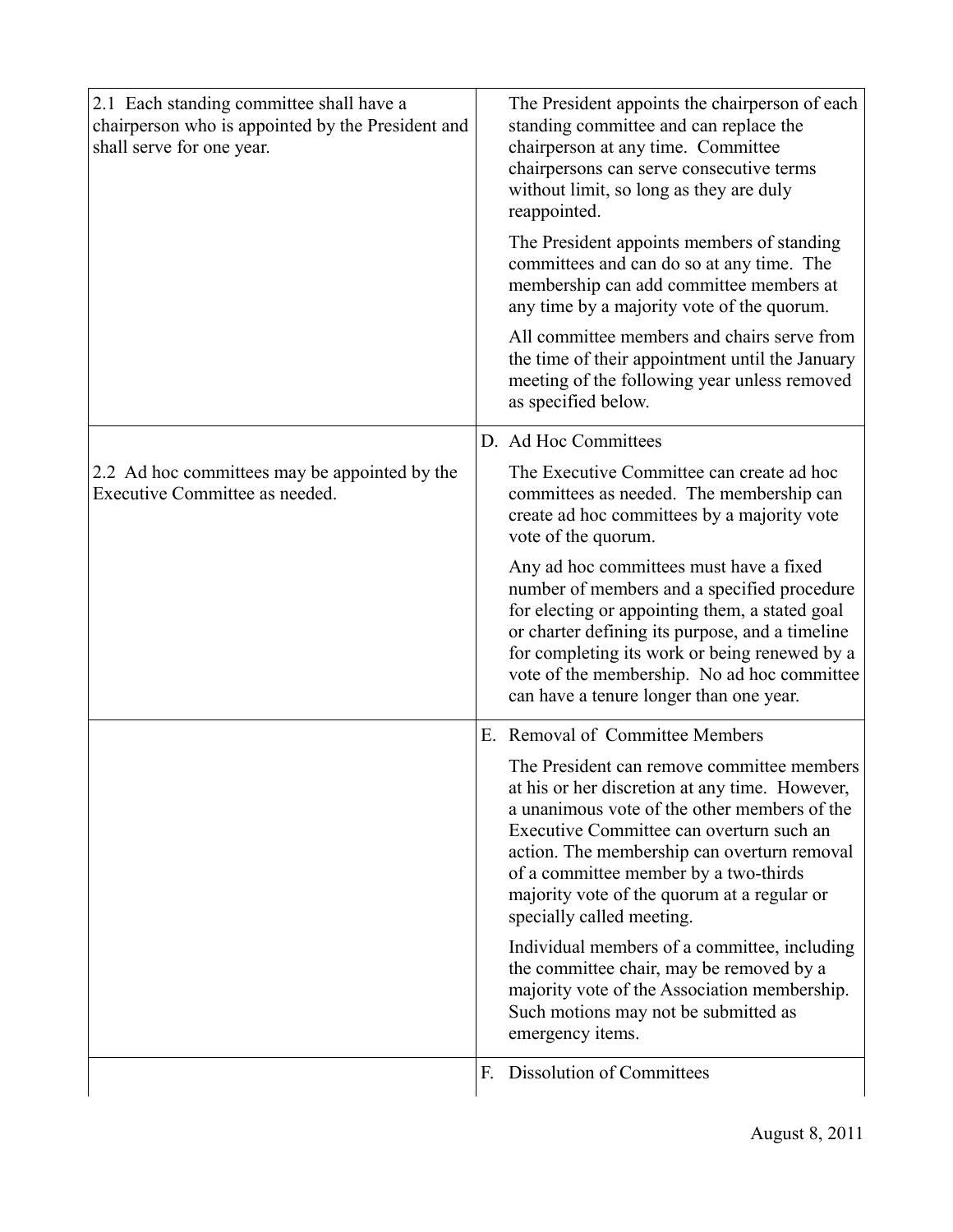|                                                                                      | Any committee can be dissolved following the<br>procedures specified in Article 10 for the<br>removal of Association officers. If a standing<br>committee is dissolved, its duties devolve to<br>the Executive Committee until such time as<br>the general membership by majority vote<br>adopts a motion to reconstitute it at a regular<br>or special meeting. Motions reconstituting a<br>committee cannot be entertained at the same<br>meeting during which a committee is<br>dissolved.                                                                                                              |
|--------------------------------------------------------------------------------------|------------------------------------------------------------------------------------------------------------------------------------------------------------------------------------------------------------------------------------------------------------------------------------------------------------------------------------------------------------------------------------------------------------------------------------------------------------------------------------------------------------------------------------------------------------------------------------------------------------|
|                                                                                      | G. Committee Size and Composition                                                                                                                                                                                                                                                                                                                                                                                                                                                                                                                                                                          |
|                                                                                      | Committees must have no fewer than three<br>members. Association officers serving on the<br>Executive Committee cannot make up more<br>than 50 percent of any committee's<br>membership. A committee that fails to meet<br>these membership requirements is suspended<br>until it does so. In the interim, the<br>committee's responsibilities devolve to the<br><b>Executive Committee.</b>                                                                                                                                                                                                               |
|                                                                                      | H. Procedural Minimums                                                                                                                                                                                                                                                                                                                                                                                                                                                                                                                                                                                     |
| 2.3 All committee meetings shall be open to<br>interested members of the association | All committee meetings must be announced<br>and open to interested members of the<br>association. Announcements can take the<br>form of postings to the Hancock newsgroup<br>and Web site and must be made at least one<br>week before the meeting.                                                                                                                                                                                                                                                                                                                                                        |
|                                                                                      | Committees are encouraged to allow interested<br>members of the Association an opportunity to<br>comment on agenda items and to participate in<br>the discussion of them. Nonetheless, by a<br>majority vote of its members, a committee<br>may close a specific agenda item to discussion<br>or comment by non-members of the<br>committee. Regardless of such an action, all<br>committee discussions or votes, including<br>"work sessions," "retreats," and other<br>collective communications among committee<br>members must be open to observation by any<br>interested members of the Association. |
|                                                                                      | Each committee must present a report of its<br>activities at regularly scheduled meetings of                                                                                                                                                                                                                                                                                                                                                                                                                                                                                                               |